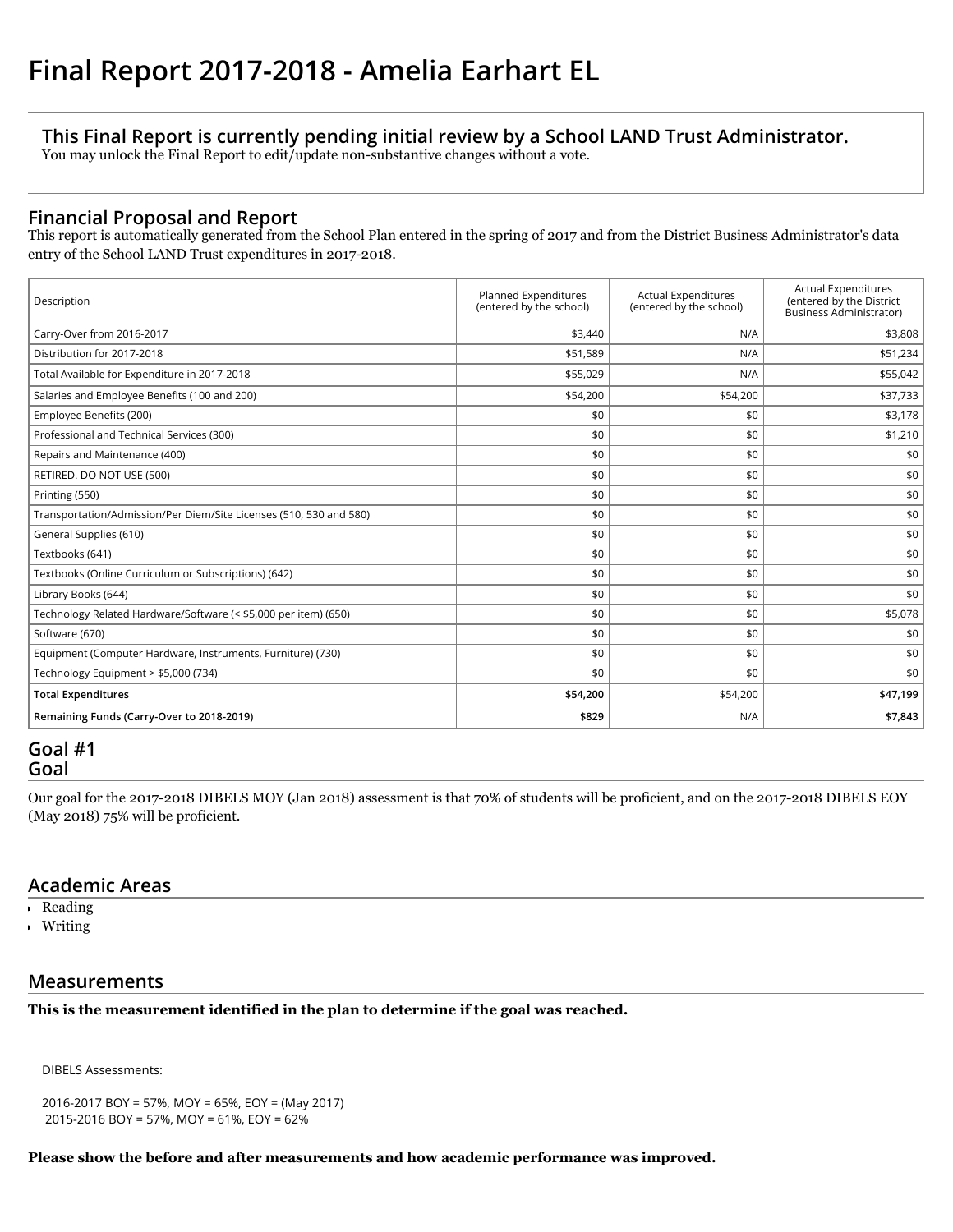Growth shown in each measure as compared to previous scores.

## **Action Plan Steps**

#### **This is the Action Plan Steps identified in the plan to reach the goal.**

Amelia Earhart Elementary School Community Council and school personnel have worked closely together to determine the greatest academic needs for this school year and how the School LAND Trust money can best meet those needs. After reviewing our current progress we are using these funds to support reading, math, and writing by providing support to students through small group instruction, with the help of paraprofessionals. In reading and writing, these paraprofessionals will help by providing targeted instruction instead of students working independently while their teacher works with small guided reading groups. In this way, we feel that we are most effectively using the students time. Paraprofessionals receive training and work under the direction of our Title 1 Coordinator. They use research-based programs (such as 95%, Wonder Works, and SPIRE) that are targeted to meet the needs of students based on how they do on reading screeners such as DIBELS. In addition, these paraprofessionals can work with other students who may need less intense help, but still need review or re-teaching on specific skills within the big 5 reading components.

#### **Please explain how the action plan was implemented to reach this goal.**

Aides were used in targeted research-based small group interventions.

## **Expenditures**

| Category                                     | Description                                         | <b>Estimated Cost</b> | <b>Actual Cost</b> | Actual Use   |
|----------------------------------------------|-----------------------------------------------------|-----------------------|--------------------|--------------|
| Salaries and Employee Benefits (100 and 200) | Aides for interventions described in previous goal. | \$32,500              | \$32,500           | Same as plan |
|                                              | Total:                                              | \$32,500              | \$32,500           |              |

# **Goal #2**

**Goal**

Our Goal for math is for 55% of our students to be proficient on the 2018 Math Sage assessment.

## **Academic Areas**

Mathematics

#### **Measurements**

**This is the measurement identified in the plan to determine if the goal was reached.**

SAGE 2016 scores were 48.5

#### **Please show the before and after measurements and how academic performance was improved.**

SAGE Math Score 2018: 39.5%

Did not meet goal and showed some slide. We are doing multiple things this year to improve this including PD on dialogic instruction, micro-teaching, more frequent data reviews in math, and use of aides to differentiate math instruction more effectively.

## **Action Plan Steps**

**This is the Action Plan Steps identified in the plan to reach the goal.**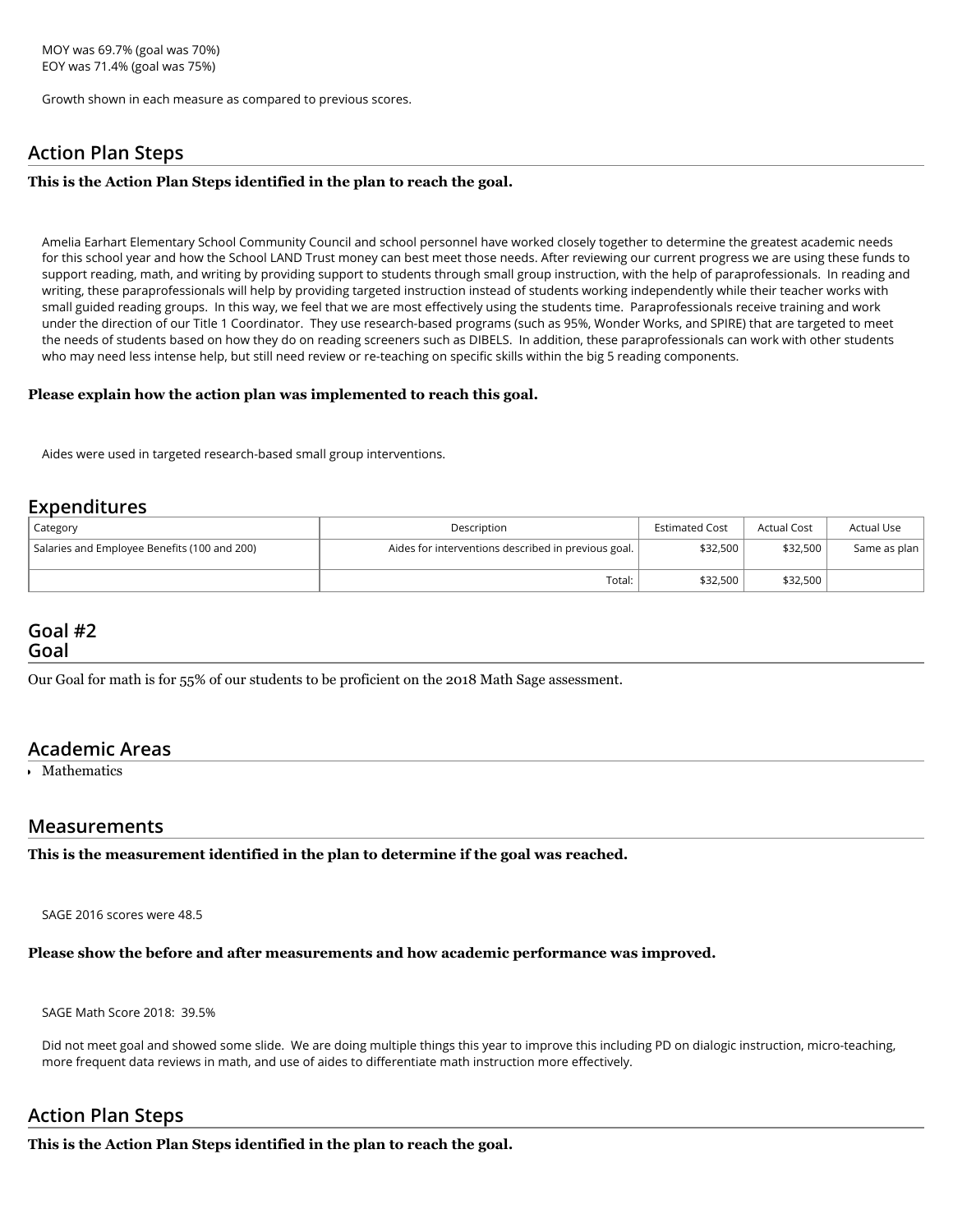Amelia Earhart Elementary's School Community Council and school personnel have worked closely together to determine the greatest academic needs for this school year and how the School LAND Trust money can best meet those needs. After this review, we have decided that the use of paraprofessionals during differentiated math instruction is what will make the most difference with student learning. These aides work with students who are on or above grade level, so as to allow teachers to work with the students who are below grade level and need interventions and remediation on specific math skills.

#### **Please explain how the action plan was implemented to reach this goal.**

Used in a similar way to plan above as aides to differentiate math instruction.

#### **Expenditures**

| Category                                     | Description                | <b>Estimated Cost</b> | <b>Actual Cost</b> | <b>Actual Use</b> |
|----------------------------------------------|----------------------------|-----------------------|--------------------|-------------------|
| Salaries and Employee Benefits (100 and 200) | Aides for interventions. I | \$21,700              | \$21,700           | same as plan      |
|                                              | Total:                     | \$21,700              | \$21,700           |                   |

## **Actual Carry-over**

In the Financial Proposal and Report, there is a carry-over of \$7,843 to the 2018-2019 school year. This is 15% of the distribution received in 20172018 of \$51,234. Please describe the reason for a carryover of more than 10% of the distribution.

My understanding after my final meeting with district accounting before the end of FY18 was that we would have less than \$4,500 in this account. I am not sure why there is more carried over and will contact our business department to figure out the discrepancy. We will use any left over amount towards the current year action plan items.

## **Increased Distribution (and Unplanned Expenditures)**

**The school plan describes how additional funds exceeding the estimated distribution would be spent. This is the description.**

If we receive more funds, we will hire more paraprofessionals for intervention helps.

#### **Description of how any additional funds exceeding the estimated distribution were actually spent.**

Paraprofessionals (aides).

#### **Publicity**

**The following items are the proposed methods of how the Plan would be publicized to the community:**

- School newsletter
- School website

#### **The school plan was actually publicized to the community in the following way(s):**

- School newsletter
- School website

## **Summary Posting Date**

A summary of this Final Report was provided to parents and posted on the school website on **20181020**